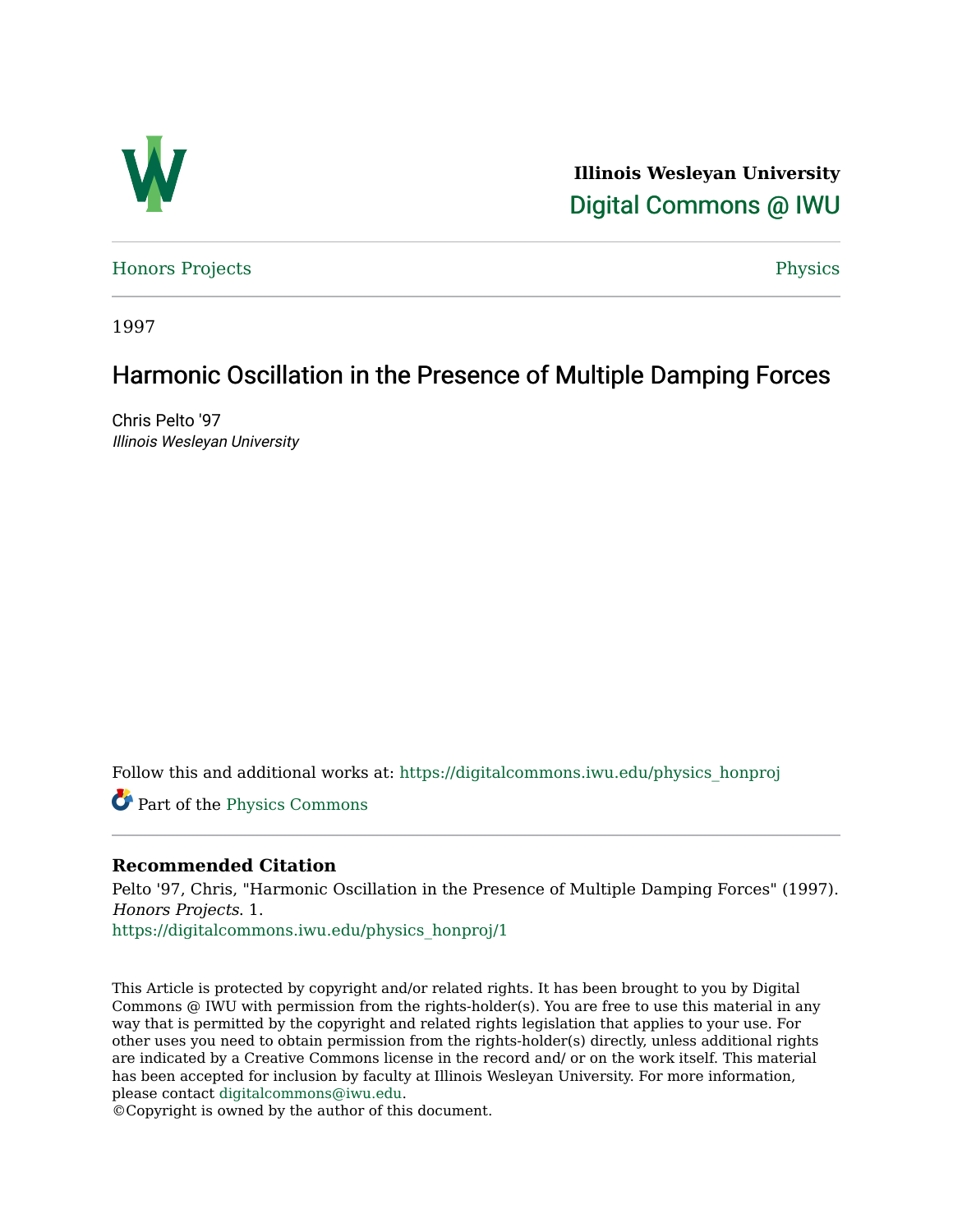# **Harmonic Oscillation in the Presence of Multiple Damping Forces**

-

Chris Pelto, Keith Coates, Narendra Jaggi Illinois Wesleyan University

### **Abstract**

The relatively mundane damped harmonic oscillator is found to exhibit interesting motion once under the influence of both a velocity dependent and a Coulombic frictional damping force. Data for the decay of the amplitude as a function of time were collected on a specially prepared torsional oscillator. with a variable electromagnetic damping mechanism. An analytical solution of the appropriate equation of motion was obtained by the method of Laplace transforms. In both the limits of zero Coulombic friction and zero velocity damping, the solution reduces to the well-known answers to the problem. the solution, when plotted with the correct parameters, fits the numerical solution very well. The solution also shows excellent quantitative agreement with the experimental data.

### **The Torsional Oscillator**

A torsional harmonic oscillator was used to study harmonic motion under the desired conditions. The system consists of a copper wheel which is free to rotate about an axle through its center. The restoring force is supplied by a linear coiled spring connected to the wheel about this axis of rotation. This force supplied by the spring is described by Hooke's Law, which says the magnitude of the force is linearly proportional to the displacement of the wheel from equilibrium.

The velocity dependent force is supplied via an electromagnet positioned such that its poles provide a magnetic field at the bottom of the wheel. When the wheel is allowed to rotate, the changing area of the copper in this field causes eddy currents to arise in the metallic wheel. The presence of moving currents then causes a force to arise which opposes the motion of the wheel. The retarding force is linearly dependent on the velocity with which the wheel is moving. The magnitude of the force can be controlled by varying the amount of current passing through the coils of the electromagnet.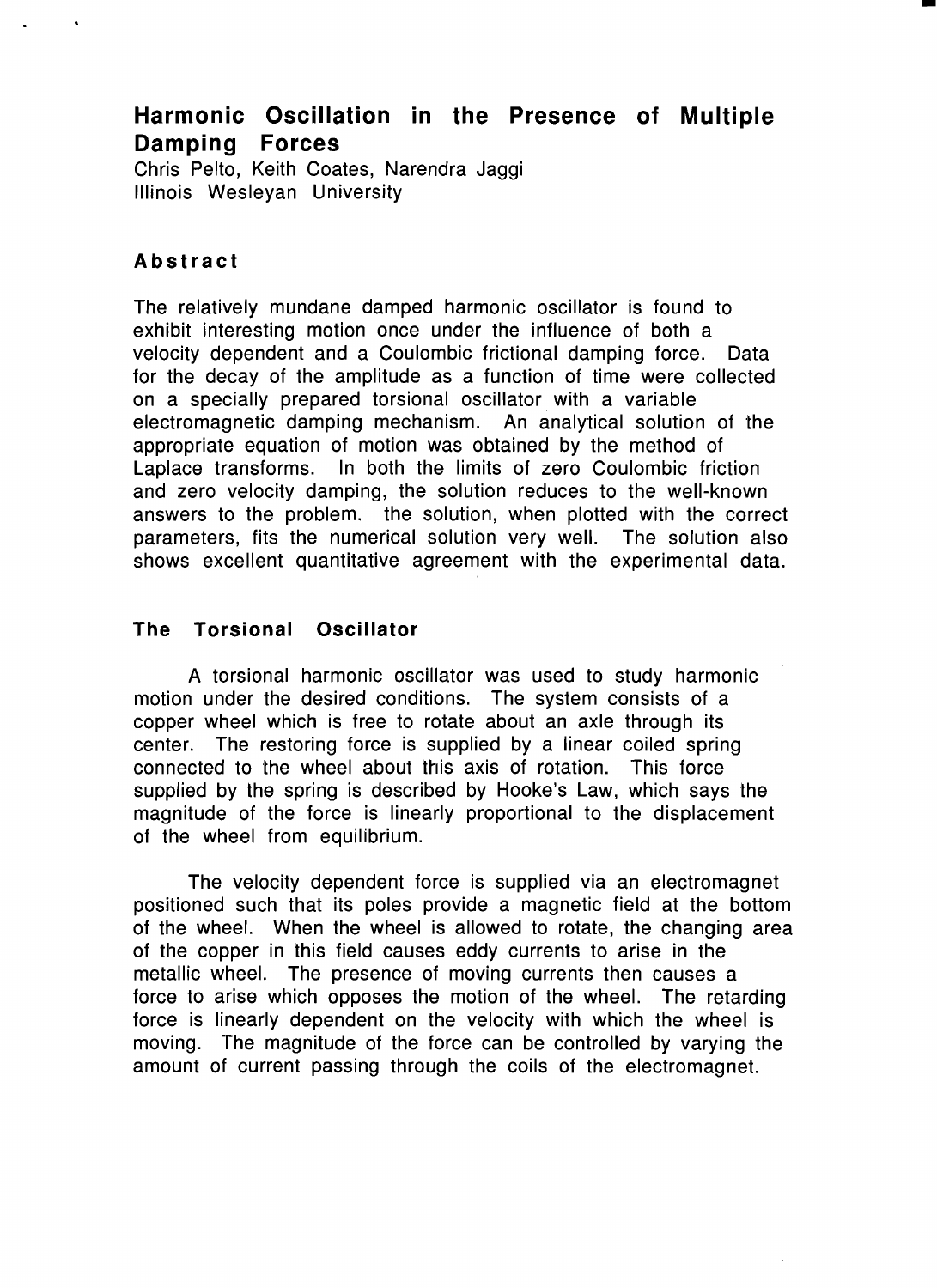This velocity dependent damping force varies linearly with the amount of current flowing in the coils<sup>1</sup>.

A constant damping force is attained by allowing Coulombic friction to be present in the axle of the wheel. Under normal operation, Coulombic friction is minimized by thoroughly lubricating the contact area. If the contact area is not lubricated before collecting data, the friction will no longer be negligible.

•

The amplitude readings are indicated by a pointer connected to the wheel which points to a graduated scale positioned around the wheel. The scale is not graduated in any particular units, and thus can be described in a system of radians or degrees if desired. Specific units are not necessary, since the decay of the amplitude can be described generically without loss of meaning.

The time measurements are made by placing a photo gate in a position to be triggered by the pointer connected to the wheel. This photo gate is placed at the equilibrium position of the system, so all times will be half period readings as the pointer passes through this point.

### **Theory**

The torsional oscillator is directly analogous to the much more familiar linear system consisting of a mass on a spring (as well as several other oscillating systems). The displacement angle which is measured in the rotational system is the same as the linear displacement of the mass on the spring. The moment of inertia of the wheel is analogous to the mass of the object connected to the spring. The spring constant, which is the constant of proportionality in Hooke's Law, is basically the same. The velocity dependent damping factor is also basically the same in each case. The equation of motion for a non-driven, damped harmonic oscillator is written in linear terms as:

$$
m\ddot{x} + c\dot{x} + kx = 0.
$$
 (1)

This equation is obtained from Newton's second law. m is the mass of the object connected to the spring, c is the constant of proportionality for the velocity dependent damping force, k is the spring constant, and x (which is a function of time) is the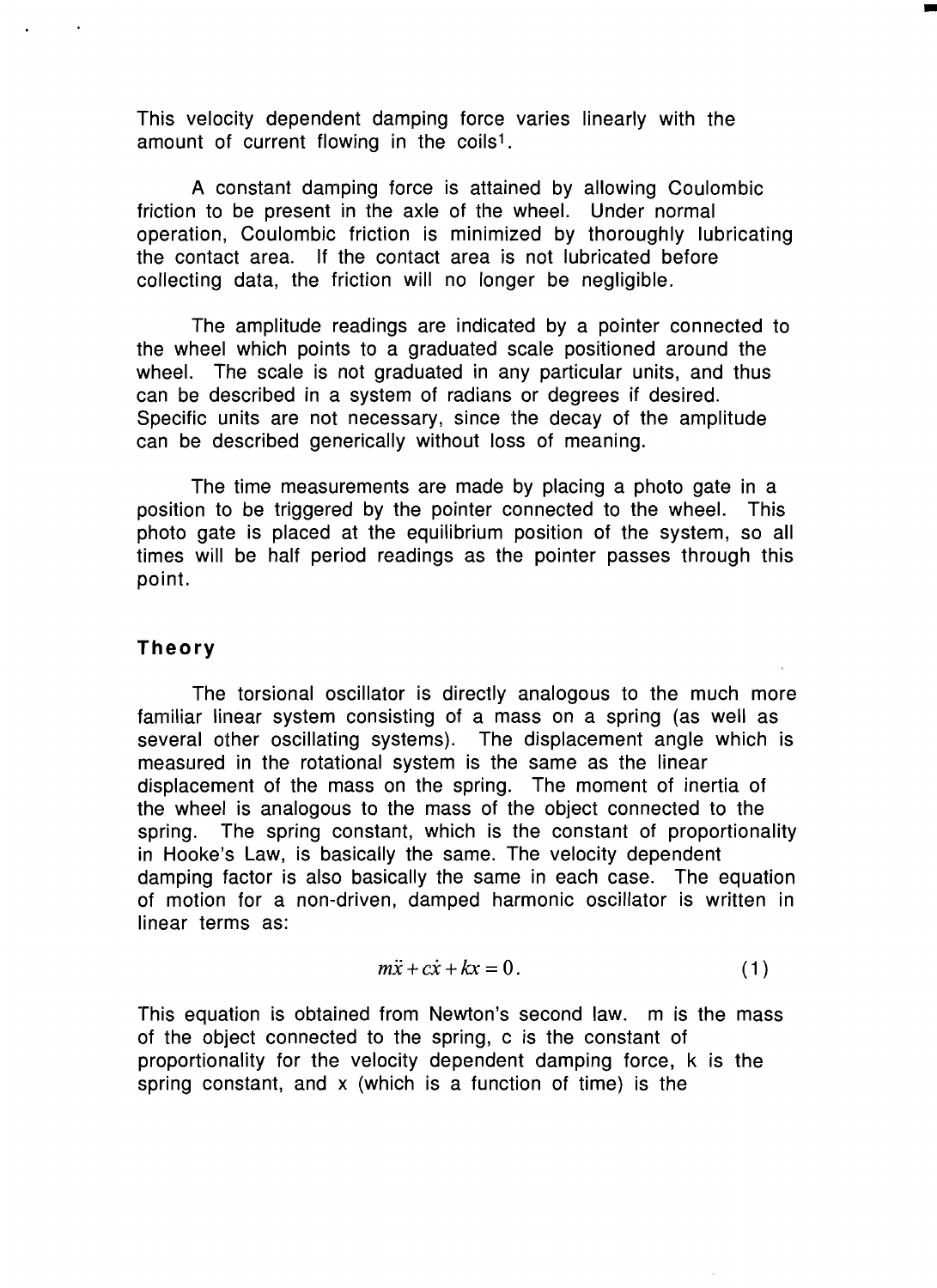displacement from equilibrium. The dots indicate time derivatives of the x variable. For simplicity, the equilibrium point has been arbitrarily chosen to be at  $x = 0$ .

The solution of equation 1 is quite well known, and it can be found in any undergraduate level mechanics book. The solution can be obtained when two initial conditions are defined (since it is a second order differential equation). Generally, the mass is displaced from equilibrium and then released from rest. Thus, these initial conditions are:

$$
x(t = 0) = X_0
$$
 and  $\dot{x}(t = 0) = 0$ .

The solution to the differential equation is now easily found to be:

$$
x(t) = X_0 c^{-\frac{2}{2m}t} \cos(\omega t),
$$
 (2)

-

where the angular frequency  $\omega$  is  $\sqrt{\frac{k}{m} - \left(\frac{c}{2m}\right)^2}$ . A decay envelope is defined by the term multiplied by the oscillating cosine term. Thus, the oscillations will decay in an exponential manner with the progress of time.

The harmonic oscillator that is being considered also has a constant Coulombic frictional force acting on it. This problem is not generally part of a typical undergraduate mechanics course, but it has been solved before. When this contact friction is the only damping force, the system can be examined from energy considerations. At any point, the harmonic oscillator will have a total energy given by:

$$
Energy = T + V, \tag{3}
$$

where  $T$  is the kinetic energy and V is the potential energy at the given point. The energy at any maximum amplitude *An* will simply be:

$$
Energy = 0 + \frac{1}{2}k \left| A_n \right|^2. \tag{4}
$$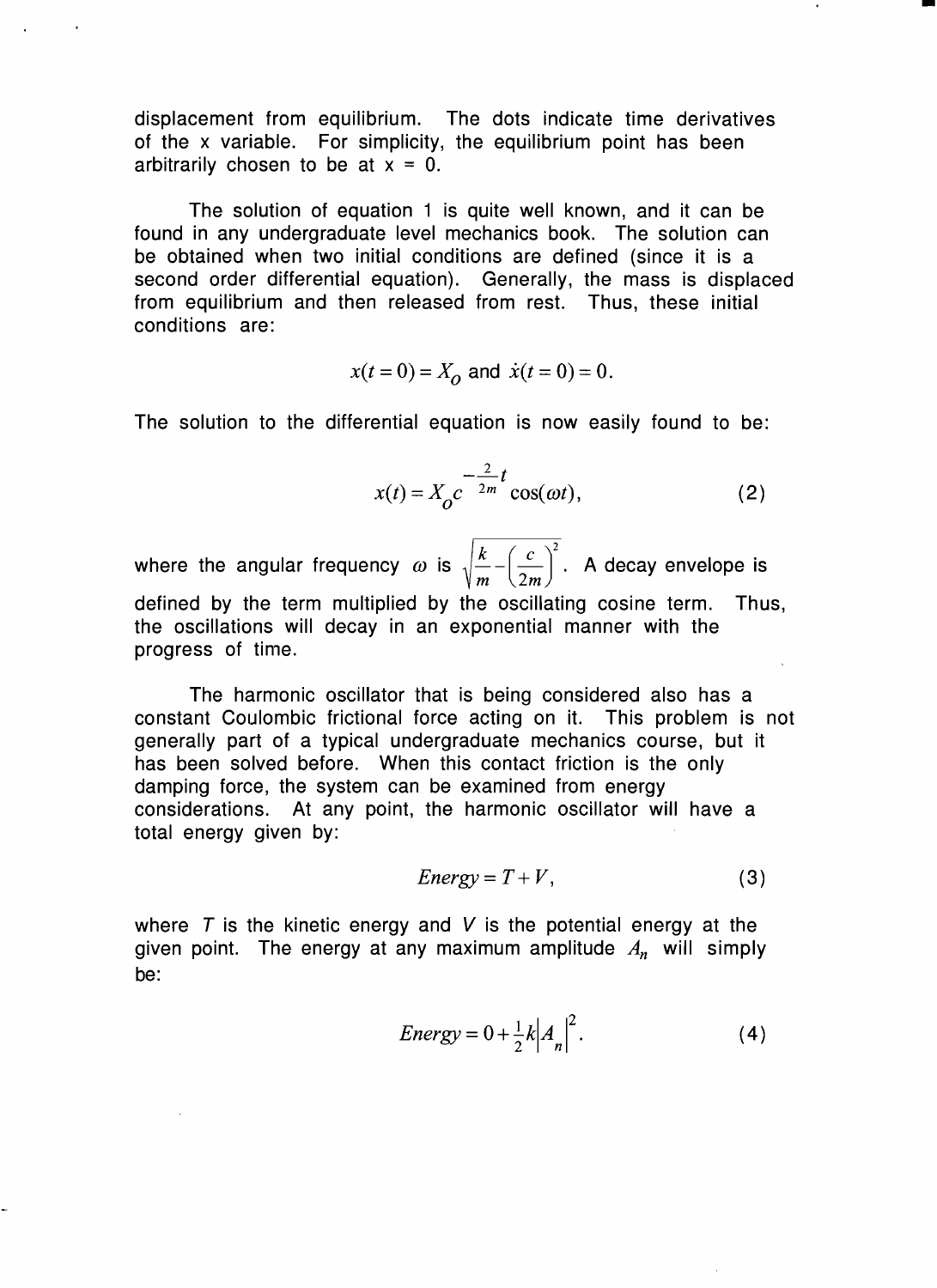$T$  is equal to zero since the oscillator is not moving at this point. The next maximum amplitude  $(A_{n+1})$ , achieved on the other side of the equilibrium point, will have a total energy given by:

Energy = 
$$
0 + \frac{1}{2}k |A_{n+1}|^2
$$
. (5)

-

The distance that the oscillator traveled from any maximum amplitude to the next amplitude on the other side of the equilibrium position is  $\left|A_n\right|+\left|A_{n+1}\right|$ . Thus, if a constant frictional force of magnitude  $f$  is causing the oscillator to dissipate energy by doing work on the system, the work energy theorem can be written as:

$$
\frac{1}{2}k|A_n|^2 + \frac{1}{2}k|A_{n+1}|^2 = f(|A_n| + |A_{n+1}|).
$$
 (6)

where the change in energy of the system is equal to the work done on it. With a little bit of algebra, it can be shown that:

$$
|A_n| - |A_{n+1}| = 2\frac{f}{k}.
$$
 (7a)

Equation 7a says that the amplitude will decay at a constant rate, ' since the difference between successive amplitudes is always constant. These amplitudes are on opposite sides of equilibrium, so the derivation must be extended to successive peaks occurring on the same side of equilibrium.

In order to study peaks occurring on the same side of equilibrium, the derivation must be generalized to the possibility that the friction force acting on the system may not be the same magnitude in each direction. If  $f_a$  is the friction opposing motion in the negative direction and  $f<sub>b</sub>$  is the friction opposing motion in the positive direction, the derivation is slightly changed. If  $\left| A_n \right|$  is on the positive side of equilibrium, then equation 7a becomes:

$$
|A_n| - |A_{n+1}| = \frac{2f_a}{k}.
$$
 (7b)

 $\ddot{\phantom{a}}$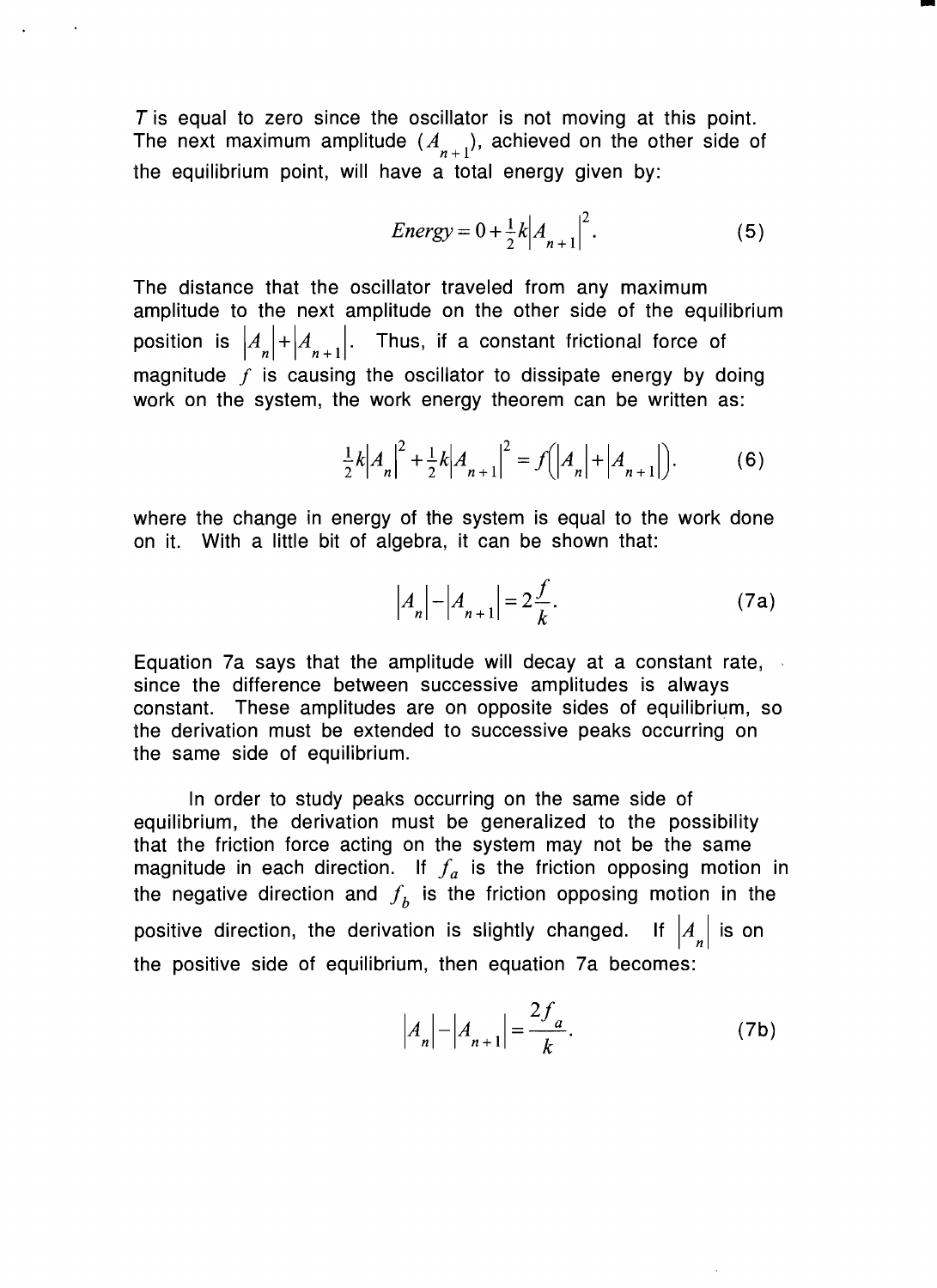Subsequently, the difference between the next two peaks will be:

$$
\left| A_{n+1} \right| - \left| A_{n+2} \right| = 2 \frac{f_b}{k}.
$$
 (7c)

-

Thus, when the plot of  $|x(t)|$  is examined, the amplitude difference from  $|A_n|$  to  $|A_{n+2}|$  is  $\frac{2}{k}(f_a + f_b)$ .

This frictional force must be incorporated into the differential equation of motion of the oscillator. The frictional force opposes the motion of the oscillator, but with a constant magnitude in each direction. If this damping force were to be represented mathematically, it would appear:

$$
F(t) = \begin{cases} f_a & t \in (jp, (j + \frac{1}{2})p] & j = 0, 1, 2, 3... \\ -f_b & t \in ((j + \frac{1}{2})p, (j + 1)p] & j = 0, 1, 2, 3... \end{cases}.
$$

The new equation of motion is now:

$$
m\ddot{x} + c\dot{x} + kx = F(t). \tag{8}
$$

It should be noted that the period of the square wave will be the same period as the oscillating portion of the differential solution, since it is dependent on the direction that the oscillator is moving.

This is now a very complicated problem to solve. The problem will assume the same initial conditions as mentioned earlier for the case of no Coulombic friction. These conditions were:

$$
x(t = 0) = X_0
$$
 and  $\dot{x}(t = 0) = 0$ .

The damping function must begin positive for the first half of the period to retard the oscillator's motion. Similarly, the damping function must be negative during the second half of the period for the same reason. Solution by the method of Laplace transforms is particularly useful for differential equations such as this one. This method is particularly good at handling discontinuous functions, and initial value problems can be solved quite nicely. The Laplace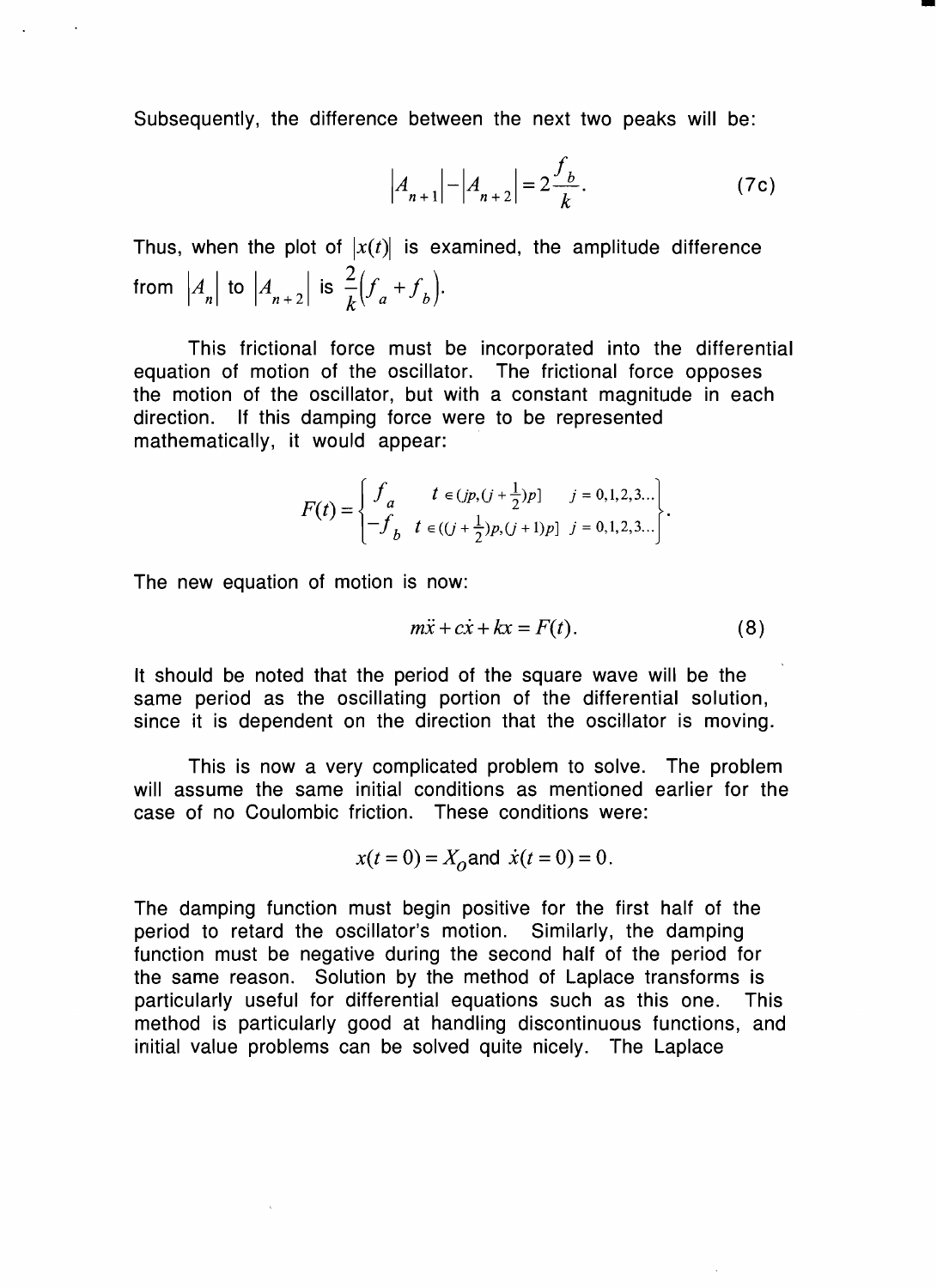transform changes a function of one variable into a function of another variable. The Laplace transform operator is defined to be:

$$
\mathbf{L}\left\{F(t)\right\} = \int_0^\infty e^{-st} F(t) dt = f(s)
$$

This transformation is useful for the solution of differential equations, because differentials can be transformed into algebraic terms. The algebraic terms are then solved and transformed back with the inverse Laplace transform<sup>2,3,4</sup>.

If the theory of Laplace transforms is applied, and a considerable amount of algebra is performed, the solution is found to be:

$$
x(t) = X_0 \left( f(t) + \frac{c}{2\omega m} h(t) \right) + \frac{f_a}{k} \left( 1 - f(t) - \frac{c}{2\omega m} h(t) \right) \tag{9}
$$
  
+ 
$$
\frac{2(f_a + f_b)}{kp} \sum_{n=1}^{\infty} (-1)^n \left( 1 - f(t - \frac{np}{2}) - \frac{c}{2\omega m} h(t - \frac{np}{2}) \right) \sum_{\substack{np \ p}} (t)
$$
  
where  $f(t) = e^{-\frac{c}{2m}t} \cos(\omega t), h(t) = e^{-\frac{c}{2m}t} \sin(\omega t), S_{\frac{np}{2}}(t) = \begin{cases} 1 & t \ge \frac{np}{2} \\ 0 & t < \frac{np}{2} \end{cases},$ 

 $p = \frac{2\pi}{\omega}$ , and  $\omega = \sqrt{\frac{k}{m} - \left(\frac{c}{2m}\right)^2}$ . It is very interesting to note that the

period of oscillation for this situation where Coulombic friction is present is exactly the same as when there is no contact friction. In other words, the existence of friction in the axle of the system does not change the period of the oscillations. It is important to know that this is true of the peaks only. An examination of the periodicity of the crossing points (the times when the mass crosses equilibrium) reveals that it is not constant. This is important for scientists using timing devices which rely on oscillating systems that may have a constant frictional damping force present. The peaks will occur with constant periodicity, while the equilibrium points will not.

For the purpose of this experiment, only the peak amplitudes are desired. The solution above is the full oscillating solution, so the peak amplitudes must be extracted. If integral multiples of the period are chosen, then the peak amplitudes will be the only values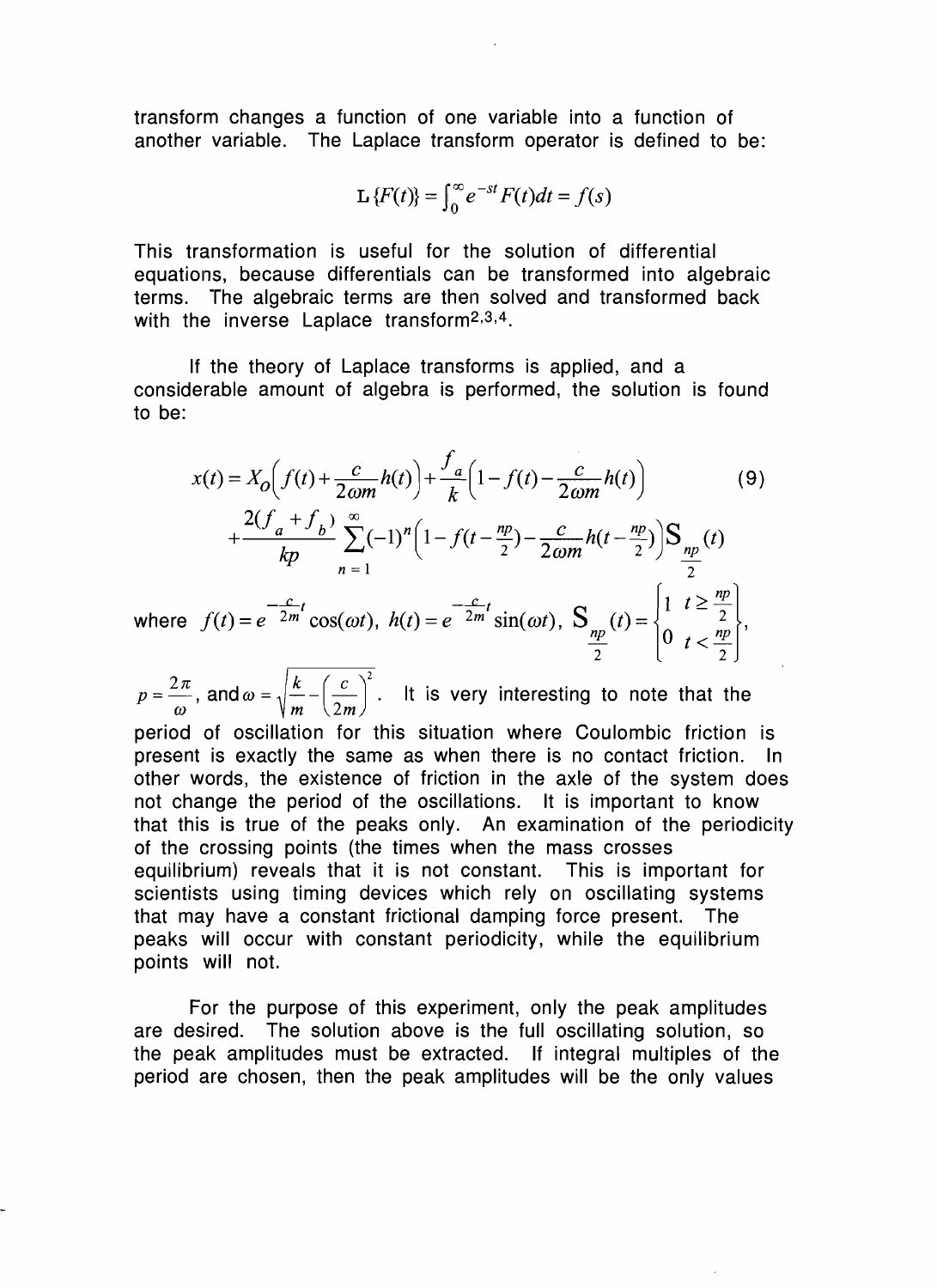given by the solution. So, making the substitution  $t\rightarrow$  in equation 9, the solution takes the discrete form:

$$
x(jp) = X_0 \left( e^{-\frac{c}{2m}(jp)} \right) + \frac{f_a}{k} \left( 1 - e^{-\frac{c}{2m}(jp)} \right)
$$
  
+ 
$$
\frac{2(f_a + f_b)}{kp} \sum_{n=1}^{\infty} (-1)^n \left( 1 - e^{-\frac{c}{4m}(2j - n)p} (-1)^n \right).
$$
 (10)

Equation 10 reduces to the appropriate form in each of the limiting cases. When the Coulombic damping force is not present, when  $\int f_a = f_b = 0$ , equation 10 reduces to:

$$
x(jp) = X_0 c^{-\frac{2}{2m}(jp)},
$$
\n(11)

-

which is instantly recognizable as the exponential decay envelope expected (eq. 2). If the velocity dependent damping force is removed by setting c equal to 0, then equation 10 reduces to:

$$
x(jp) = X_0 - \frac{2(f_a + f_b)}{kp}(jp).
$$
 (12)

 $2(f_a + f_b)$ This is the equation of a line with a slope of  $-\frac{(\sqrt{a^2-b^2})}{2}$ . This *kp*  agrees with the linear decay envelope derived from energy considerations earlier.

The decay envelope of the peaks on the other side of equilibrium should be the same as that of the positive side. Indeed, when the substitution  $t$ ->( $\frac{p}{2}$ + *jp*) is made, the decay envelope is exactly as intuition would predict. The absence of Coulombic friction results in an envelope that is the negative of the positive side's exponential form. Similarly, in the case of no velocity damping, the envelope is a straight line with a slope  $+\frac{2(f_a+f_b)}{f_a}$ . *kp*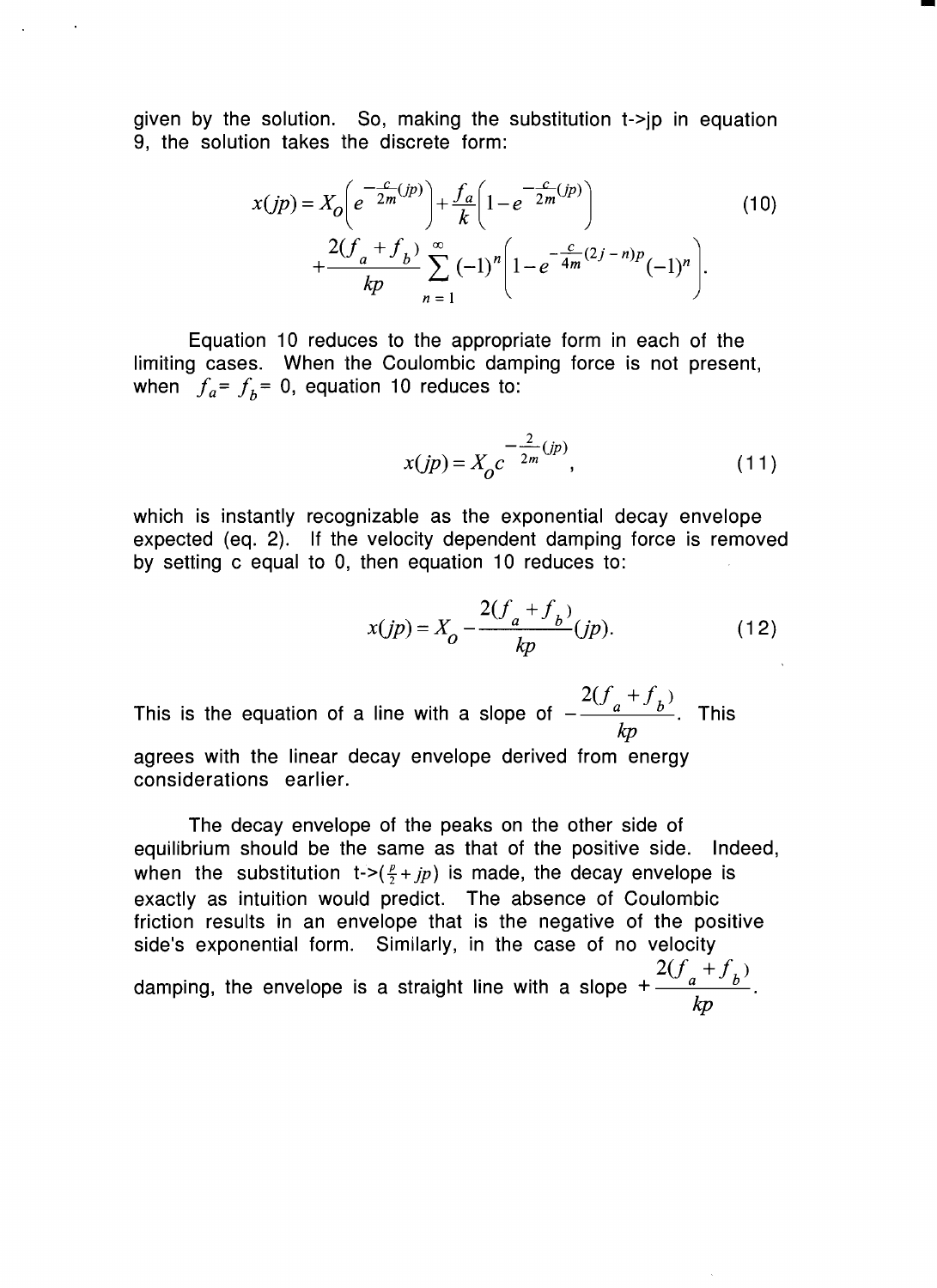To verify further that the solution to the differential equation is correct, it was compared to a numerical solution. The agreement between the two solutions is nearly perfect (fig. 1).

•

#### **Experimental Procedure**

The procedure for collecting data from this system is quite simple. The wheel was displaced from equilibrium to some amplitude, then it was allowed to oscillate freely. The amplitude measurements were simply read at each maximum displacement attained. Corresponding time measurements were made by the photo gate. The times were then averaged to be used as the period for these oscillations. This averaging is justified by the fact that the peaks occur with constant periodicity. The trials were repeated with different currents sent through the coils of the electromagnet (ranging from 0 Amperes to 0.8 Amperes).

This effect requires careful experimental design to measure on this particular apparatus. The photo gate had to be placed at the equilibrium point for obvious reasons. This point ensured that the oscillator's pointer would pass through the gate for large amplitudes as well as small amplitudes. It also ensured that timing errors would be minimized, since the equilibrium point is the position where the oscillator has the most kinetic energy. When the pointer moves through the photo gate too slowly, the timer is triggered by both the leading and trailing edges of the pointer, rather that one single trigger by the pointer itself. So, the time measured is the time it takes to travel from the equilibrium point to the maximum amplitude and then back to the equilibrium point.

#### **Experimental Results and Discussion**

The results obtained from the torsional oscillator, at a first glance, illustrate the effects of the two forces on the system quite well. The data collected from the system when no current is sent to the electromagnet corresponds exactly with the theoretical expectation for a system decaying under the influence of a constant damping force (fig. 2).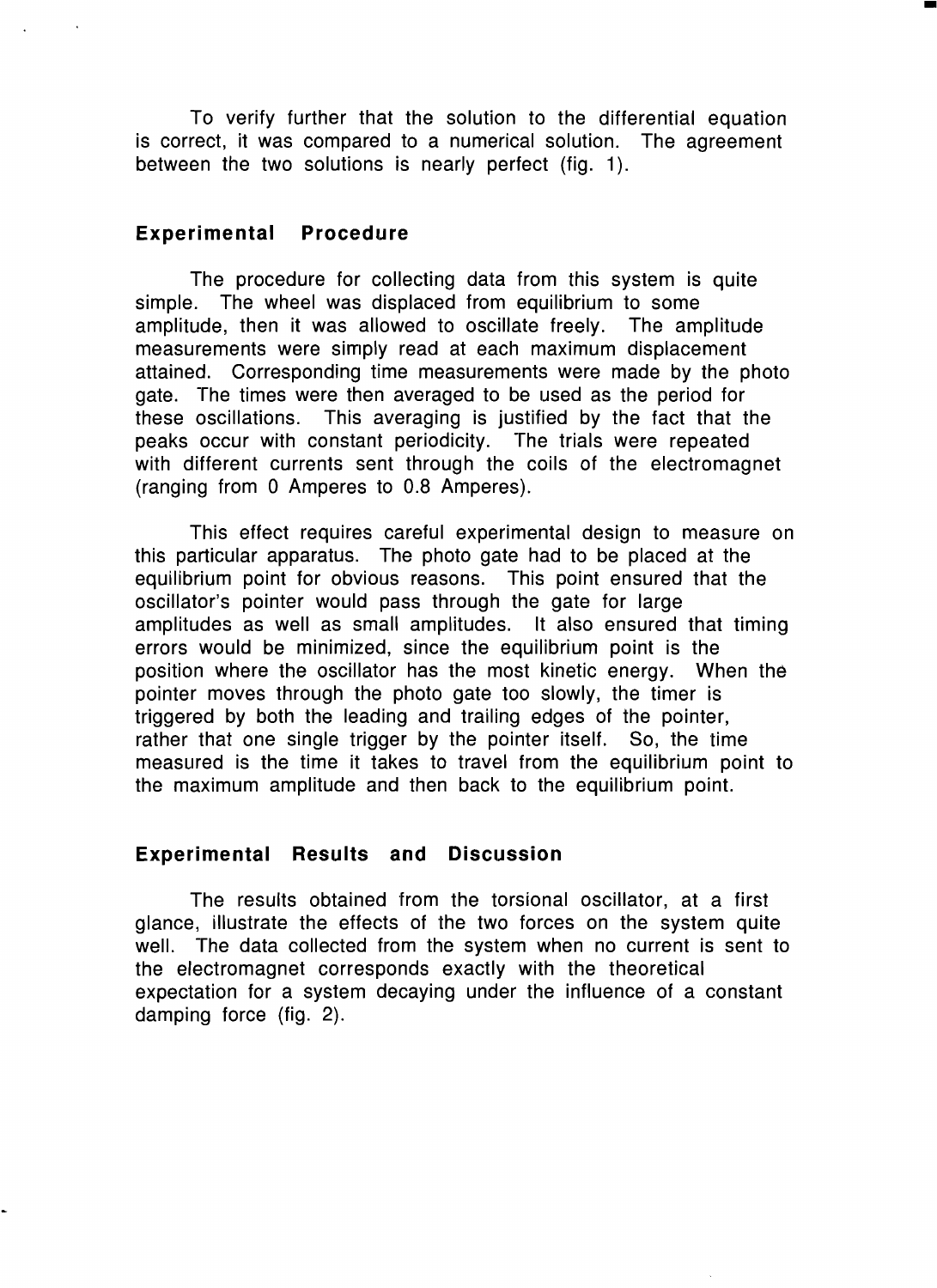The slopes of the decay envelope on both the positive and the negative sides of equilibrium were obtained by fitting a linear model to the experimental data (table 1).

•

Added current through the electromagnet displays the exponential nature of the decay becoming much more prominent (figs. 3 - 6). The lower currents result in a more difficult situation, where the Coulombic frictional force and the electromagnetic velocity dependent damping force are comparable in magnitude and neither dominates the motion.

#### **Fitting the New Model**

There are two parameters that can be varied when fitting the model to the experimental data, and there are two parameters that can be determined experimentally. The value of  $X_0$  is obviously the initial amplitude from which the pendulum is allowed to oscillate. The value for the multiplier of the summation term,  $(f_a+f_b)$  $\frac{a}{b}$ , is obtained from the slope of the plot which has no *k*  velocity damping present. With these two values fixed, a least squares method could be used to fit the model to the experimental  $\int$ data.  $\frac{a}{n}$  and  $\frac{a}{n}$  could both be minimized in the fit. *2m k* 

The fit was accomplished by making the discrete model continuous. A substitution was made such that ip->t. This method of "smoothing" the function is not totally successful, due to the complicated nature of the model, but it is sufficient for a fitting program to minimize the parameters.

When the parameters have been minimized, the values are inserted back into the discrete function to generate values for the peak amplitudes. Plotting the model's values superimposed on the plot of the corresponding experimental data allows for a visual examination of the fit. All of the fits are very good (figs.  $7 - 10$ ).

#### **Success of the Model**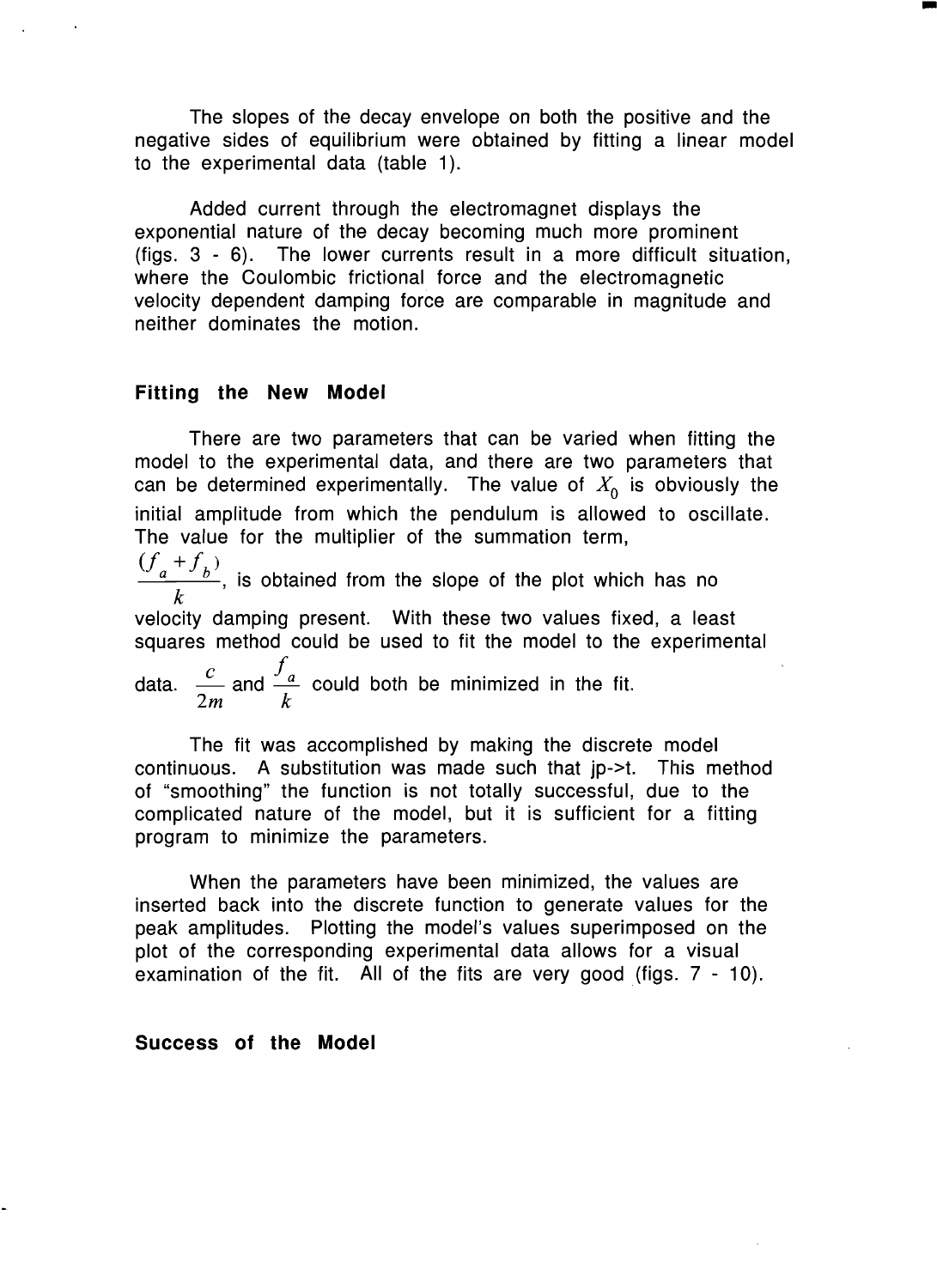The model turns out to be quite successful in fitting the experimental data. The results of the parameter minimization are shown in table 2. The most convincing argument that the model is fitting properly is the linear relationship between the  $\frac{1}{2}$  values *2m*  obtained and the corresponding currents used in the electromagnet (fig. 11). Since the apparatus was designed so the magnitude of the velocity damping force (c in the equation of motion) would be linearly dependent on the current through the coils of the electromagnet. By finding this same relationship by least squares fit, the model is verifying that it is fitting properly.

-

The most obvious result from the parameter minimization is  $\int$ the fact that the values obtained for  $\frac{a}{1}$  are not constant from one *k*  trial to another. According the differential equation of motion, the magnitude of  $f_a$  is invariant, since it is a constant inherent in the system. This assumption may not be correct. The amount of Coulombic friction in the system could be a dynamic quantity. If the apparatus is allowed to sit untouched for a length of time, the contact areas in the axle will be altered by dust and other particles which can settle. The coefficient of the friction may also change with time as the lubricant evaporates. For these reasons, the assumption that a particular trial may have a constant amount of Coulombic friction is a good approximation, but the assumption that the magnitude of the frictional force remains constant from one trial to another is very likely wrong. This is especially true for trials performed on different days. For this reason, differing values of the friction term are quite justified. The fit could possibly be made more meaningful if both the  $f_a$  and  $f_b$  terms are made variable parameters.

## **Conclusion**

The analysis and solution of this system leads to some very nice conclusions. First of all, the solution to the differential equation is correct, since it agrees with the numerical solution with such a high degree of accuracy. When this solution is fitted with the experimental data, the agreement is also excellent. This implies that the differential equation of motion contains accurate representations of the forces present in the system. The step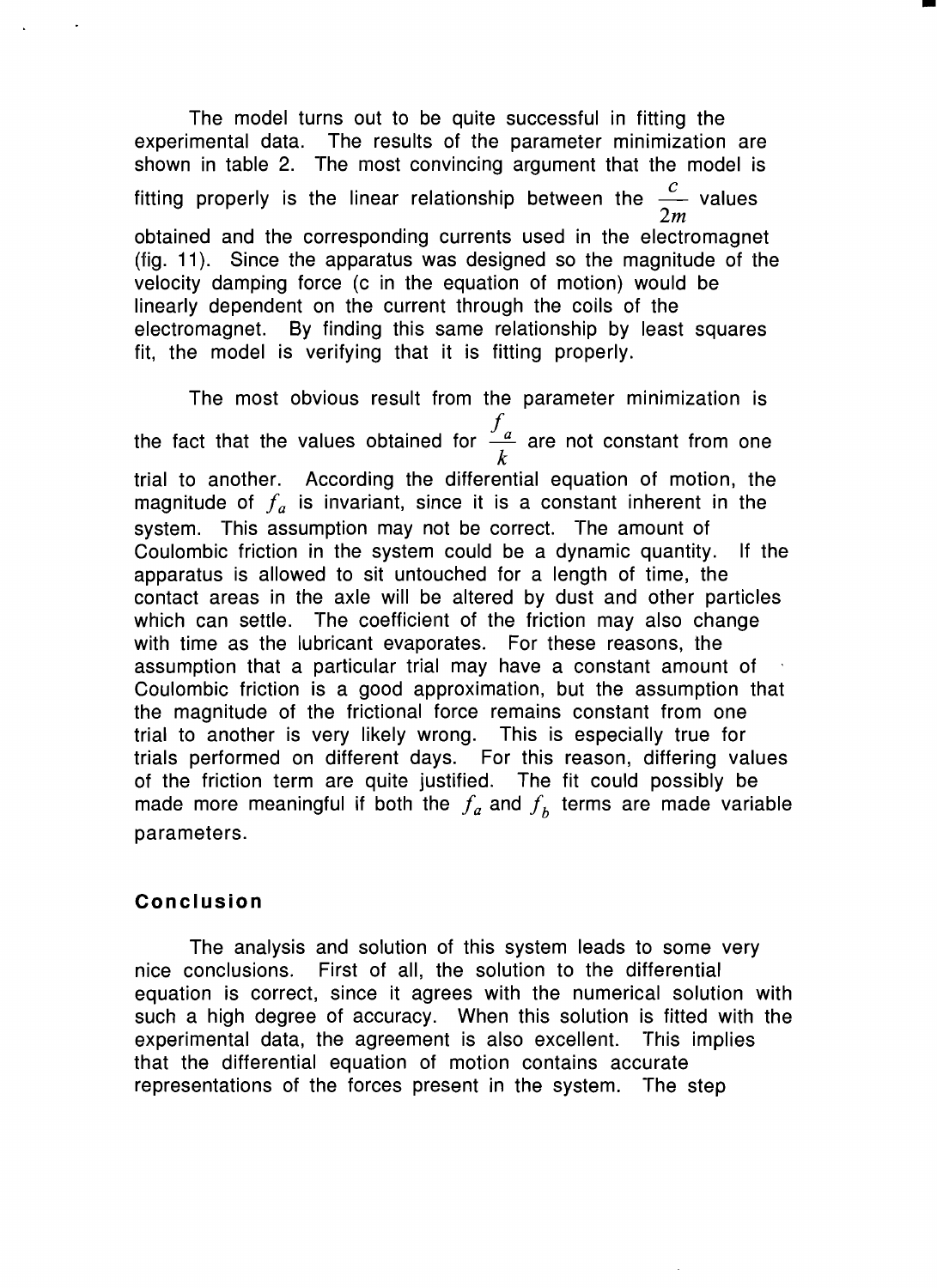function used to represent the Coulombic friction is a novel portrayal of the actual force, but it may not be totally accurate. The nature of the friction occurring in the axle implies that the magnitude of the force is more complex than this model accounts for. It is quite likely that a "sticking" and "slipping" effect is occurring, where the adhesion is occurring between the surfaces when below a certain velocity. When the mass attains enough kinetic energy, it can escape this adhesive force and slide over the surface with no sticking affect. The velocity of the pendulum is constantly increasing and decreasing, so when it is moving slower near the peak amplitudes, this effect is most likely coming into play. The magnitude of the friction force thus increases near the peaks and more energy is dissipated than when the pendulum swings through the equilibrium point. It is in this direction that research of this system will undoubtedly go, as the more complex form of Coulombic friction is introduced into the model. Analytic solution of the new differential equation may be impossible, but numerical solution probably will be possible.

-

The analytic model of this system does have some practical usefulness. In mechanical engineering, the model could be used to asses the magnitude of the Coulombic friction present if the velocity dependent damping constant is known. It could also be used in the design of various mechanical oscillators which will most certainly have contact friction inherent in the motion. The design of timing mechanisms could benefit from the knowledge that the amplitude peaks retain the same periodicity despite the presence of contact friction.

As the project stands, the usefulness is almost entirely pedagogical. Mechanical engineers and physicists have known about this type of friction, and the modeling has probably been done numerically. An analytic treatment has never been included in any textbooks, most likely due to the prohibitively difficult nature of the solution. This solution process offers an important method of solving differential equations by Laplace transforms, as well as providing some interesting information about a system with these particular damping forces.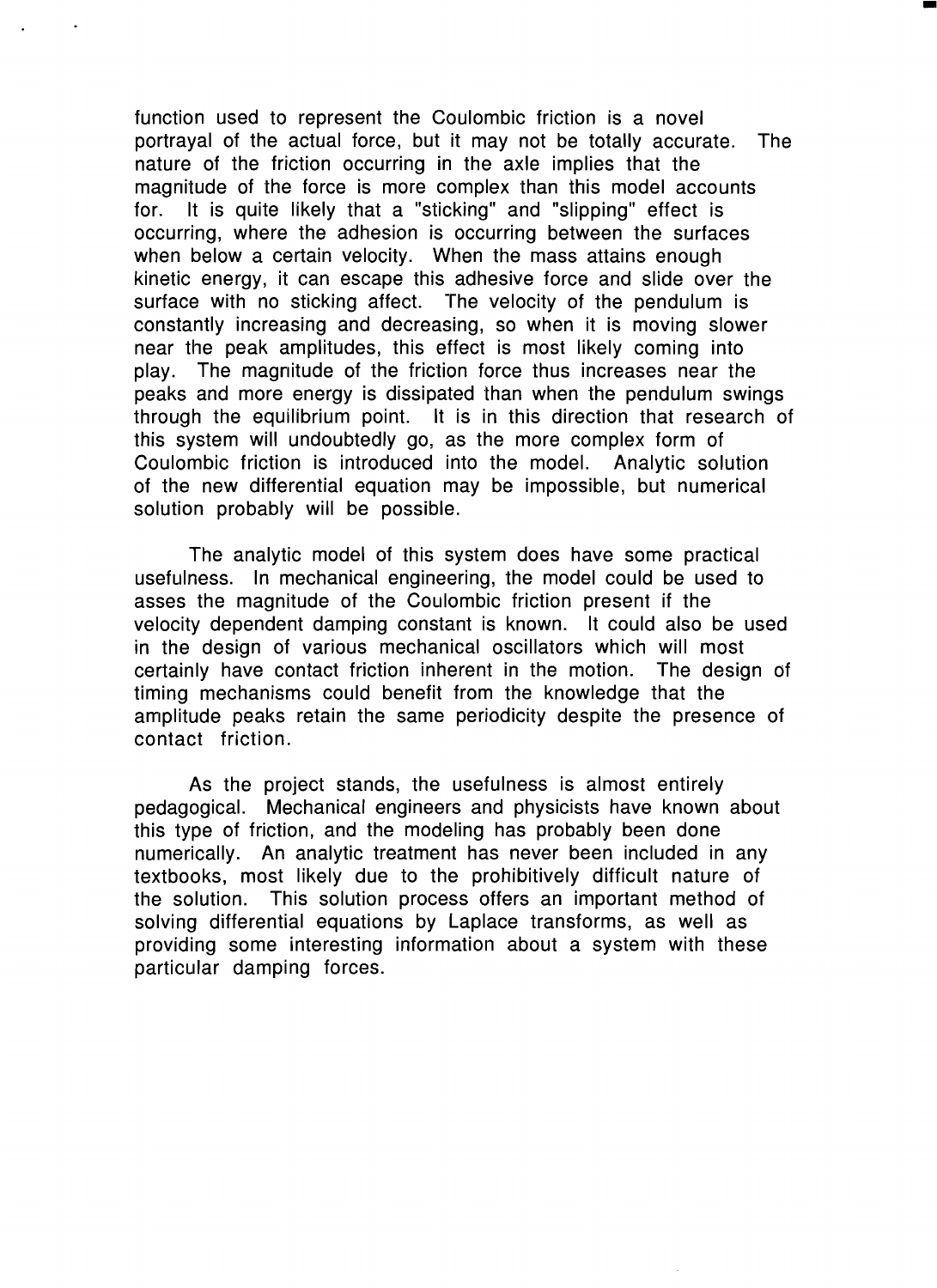## **Tables**

 $\ddot{\phantom{0}}$ 

Table 1 (Slopes of linear decay envelopes)

| <b>I</b> Trial               | Slope (Absolute Value)            |
|------------------------------|-----------------------------------|
| Positive Side of Equilibrium | l0.377±0.002                      |
| Negative Side of Equilibrium | $\vert$ 0.345 $\pm$ 0.002 $\vert$ |

•

# Table 2 (Values obtained for variable parameters)

| Current through | С               | <u>s a</u> |
|-----------------|-----------------|------------|
| electromagnet   | $\overline{2m}$ | ĸ          |
| (Amperes)       |                 |            |
| 0.25            | 0.0293          | 2.49       |
| 0.40            | 0.112           | 0.808      |
| 0.60            | 0.258           | 0.294      |
| 0.80            | 0.483           | 0.341      |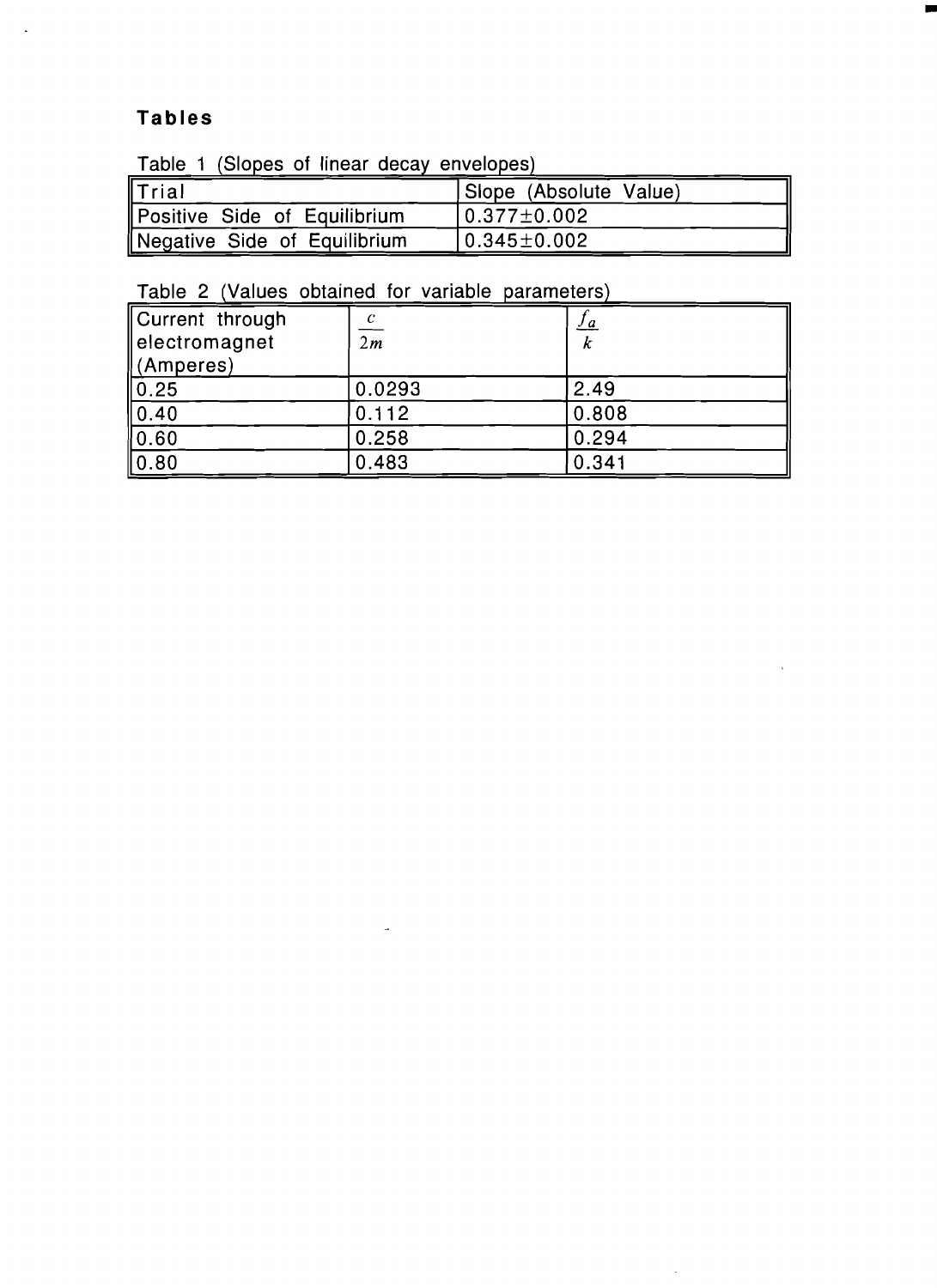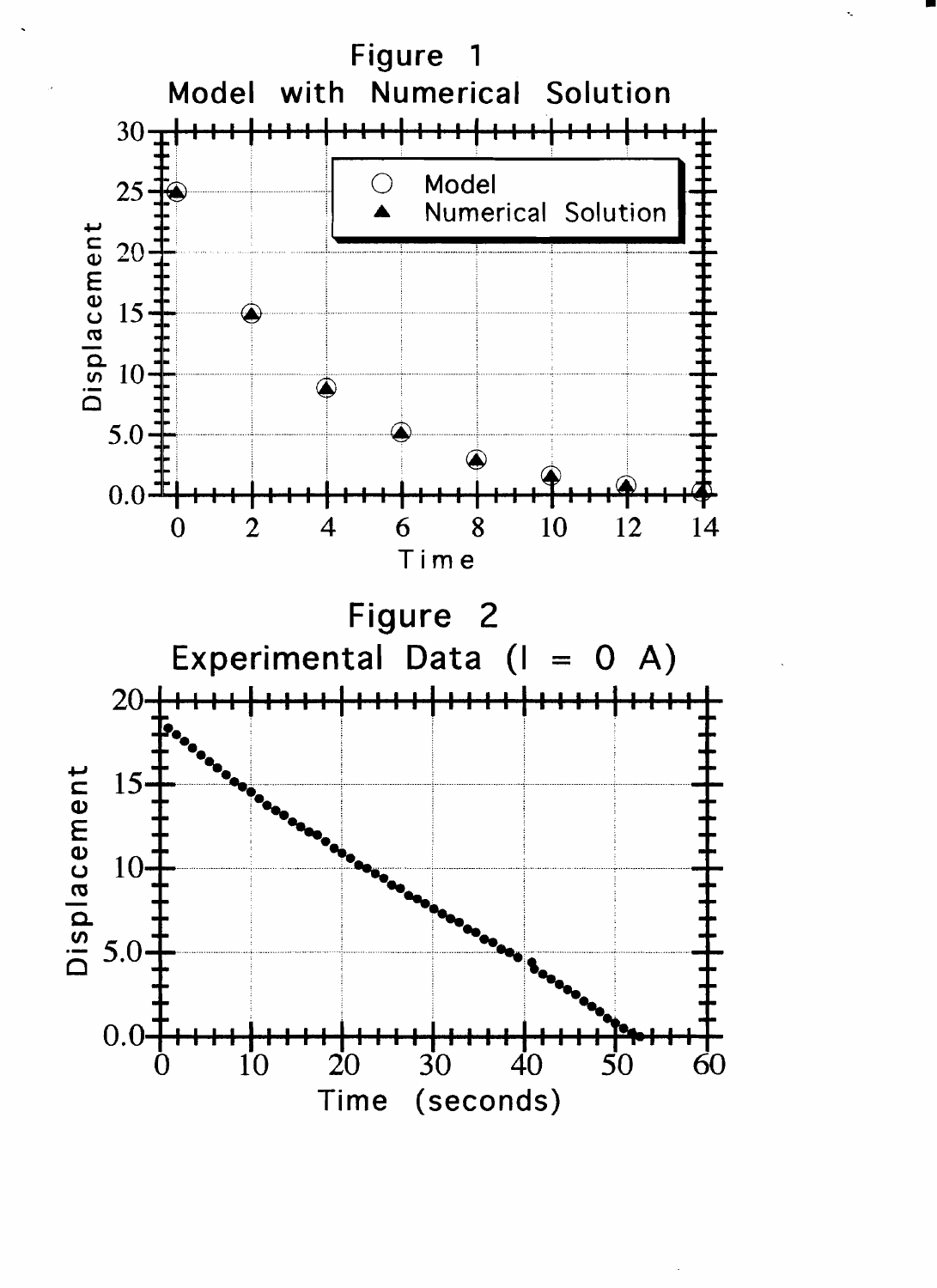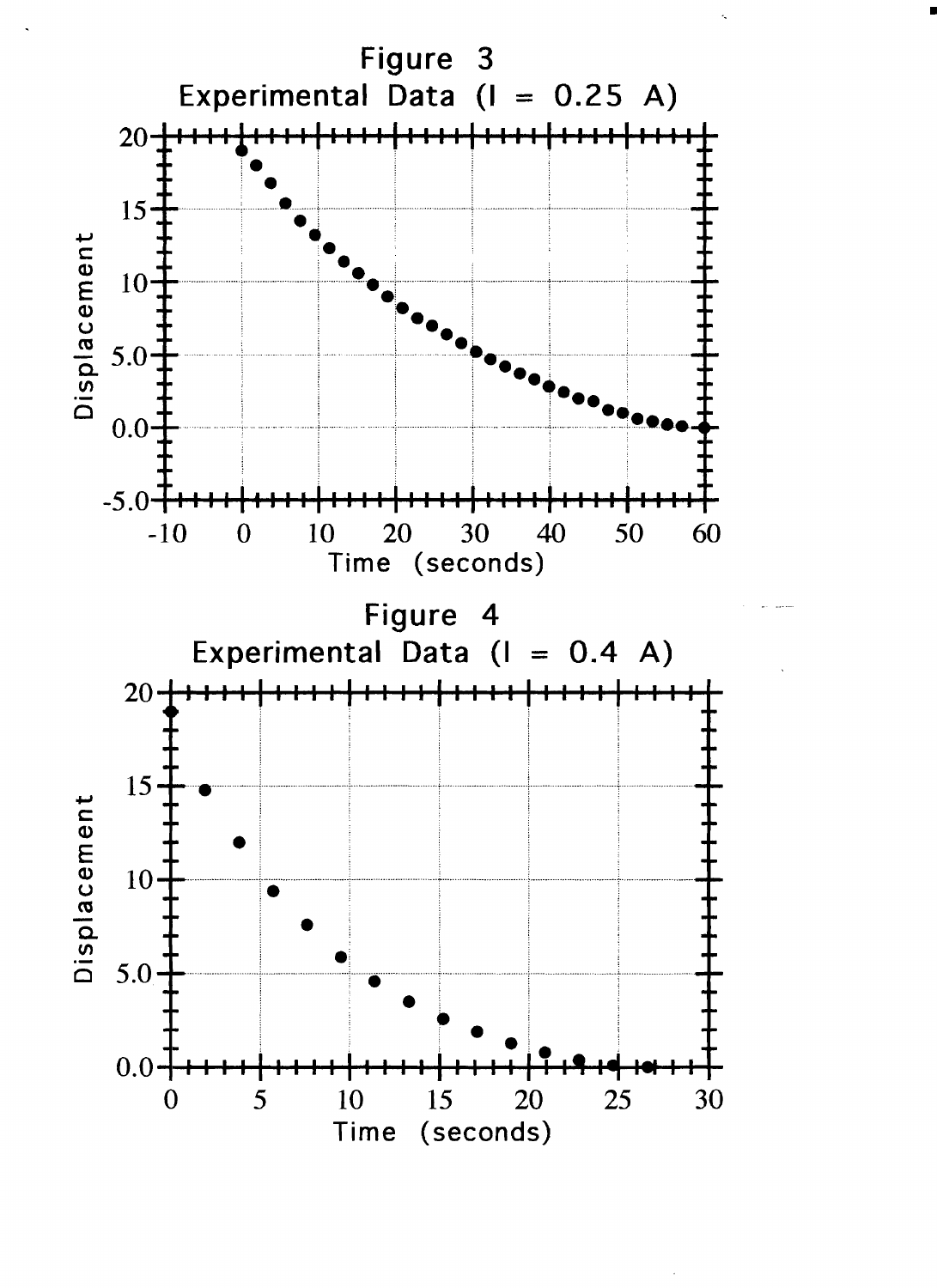

•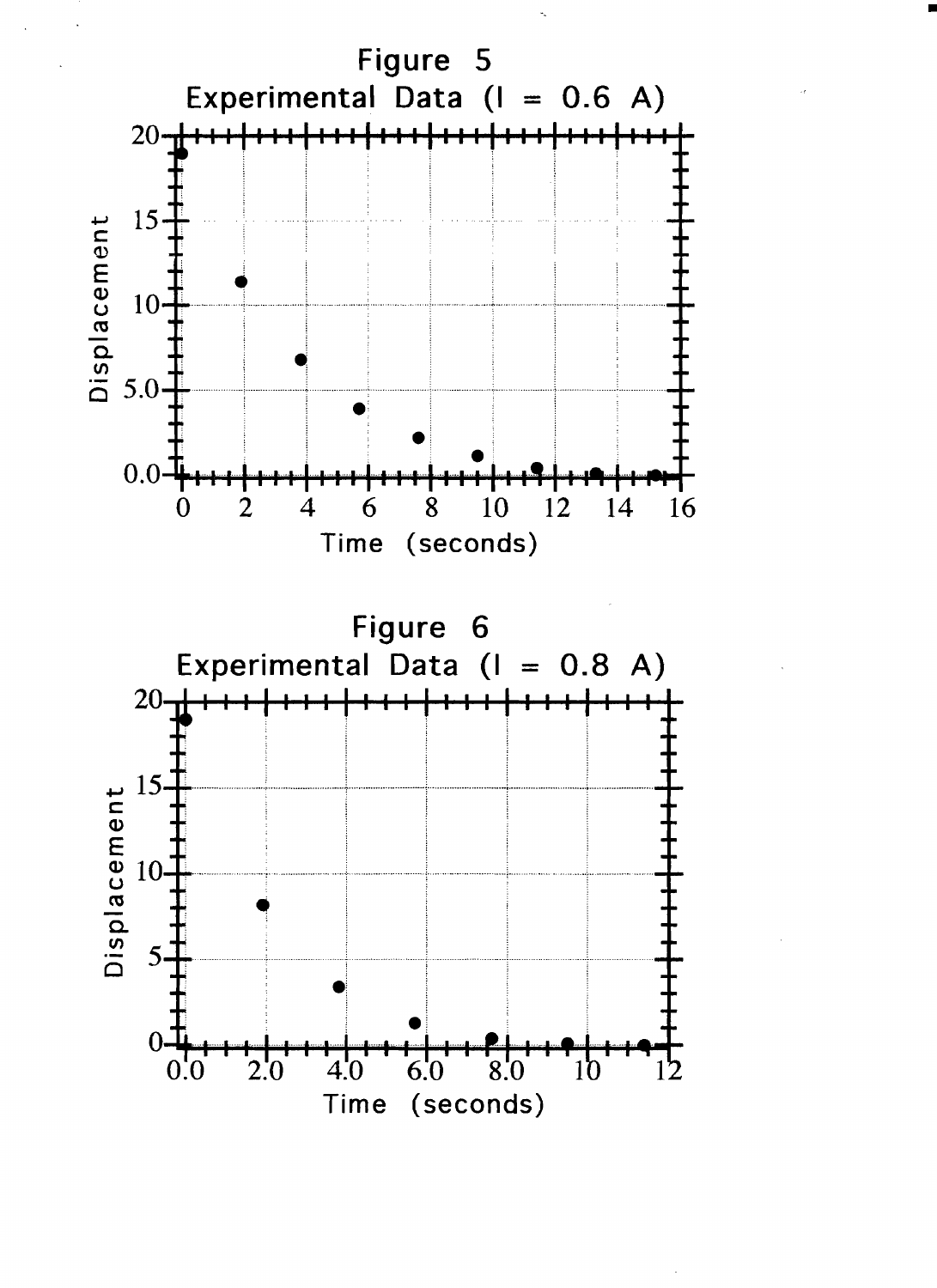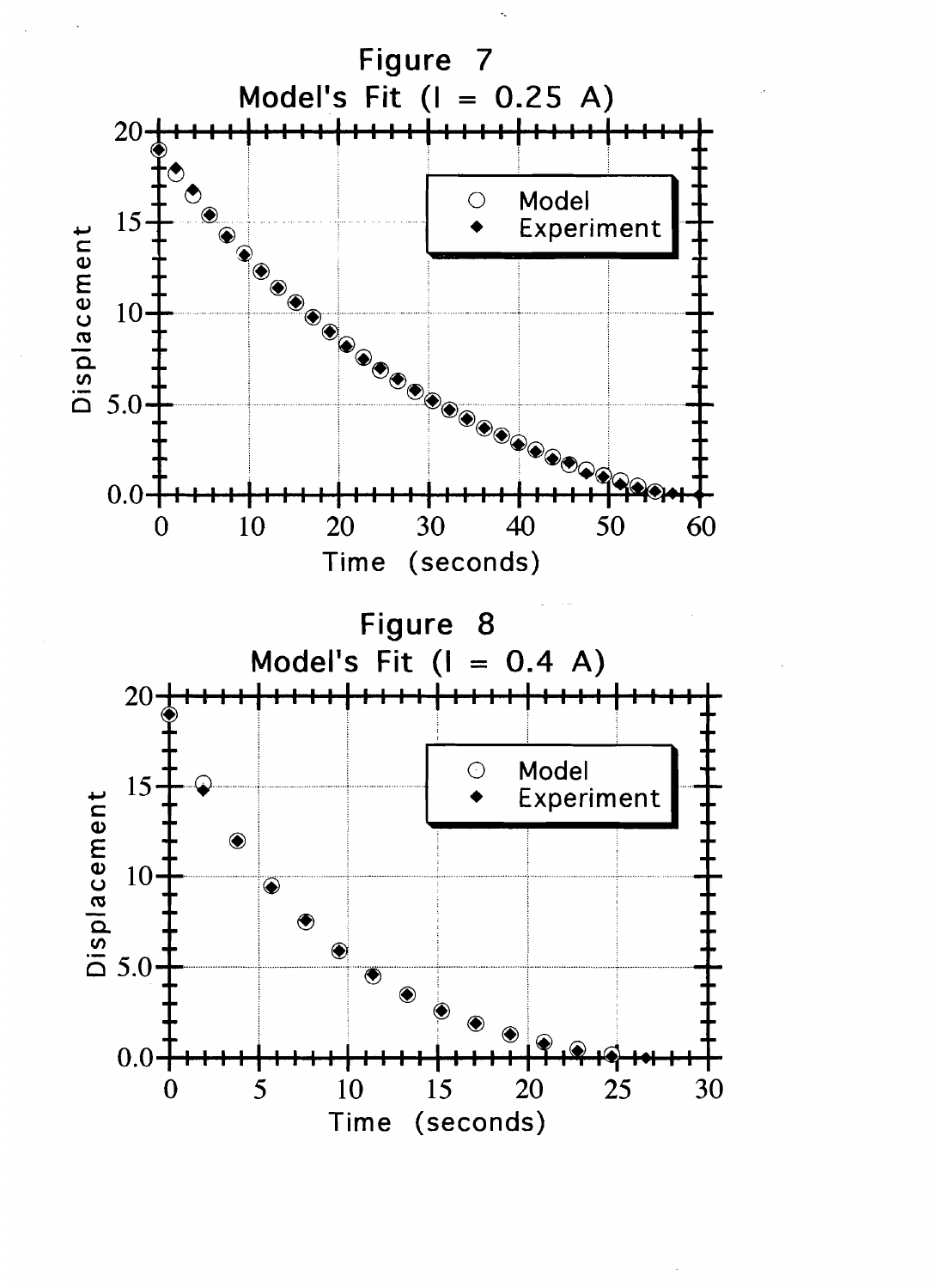

•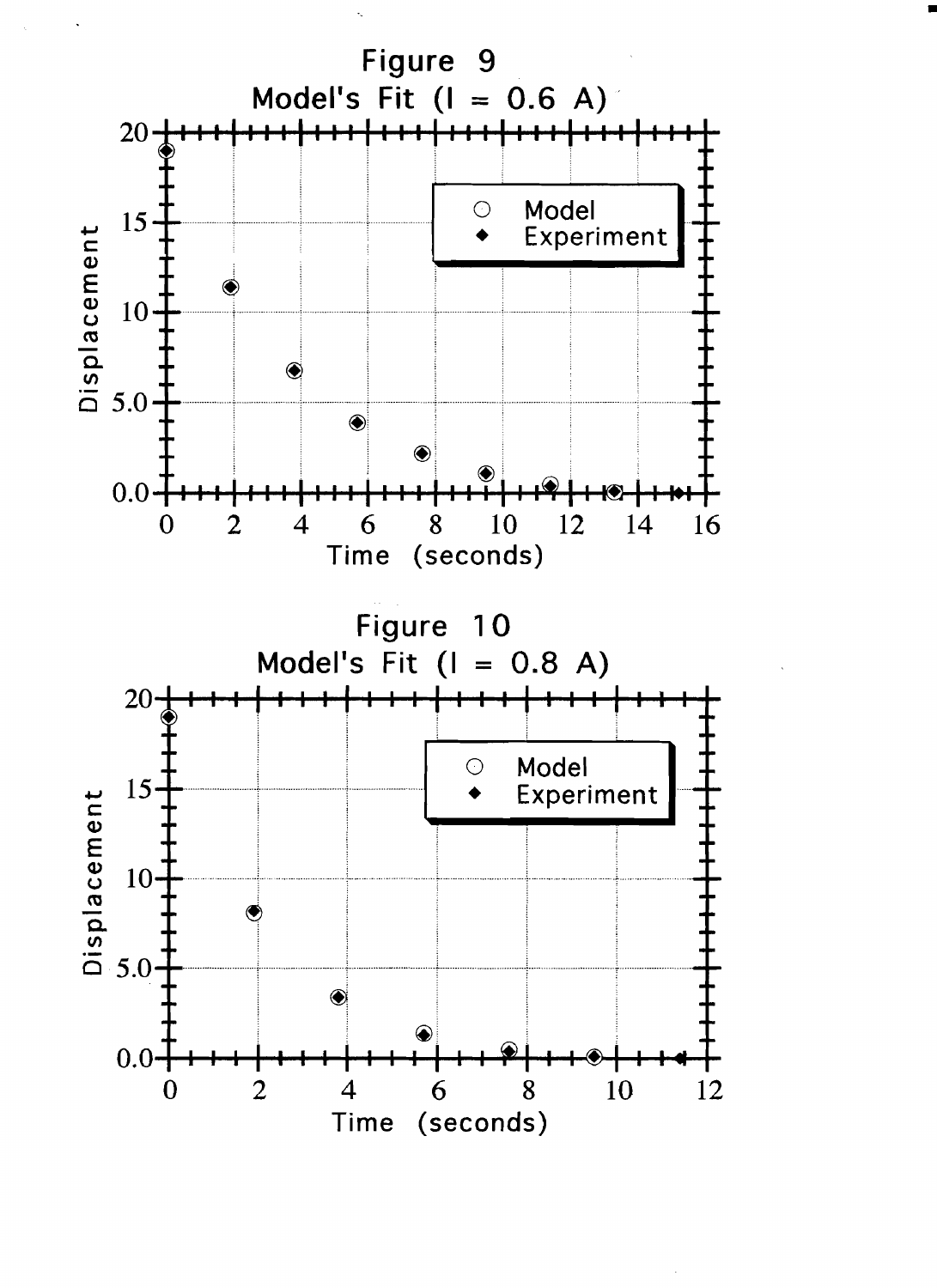